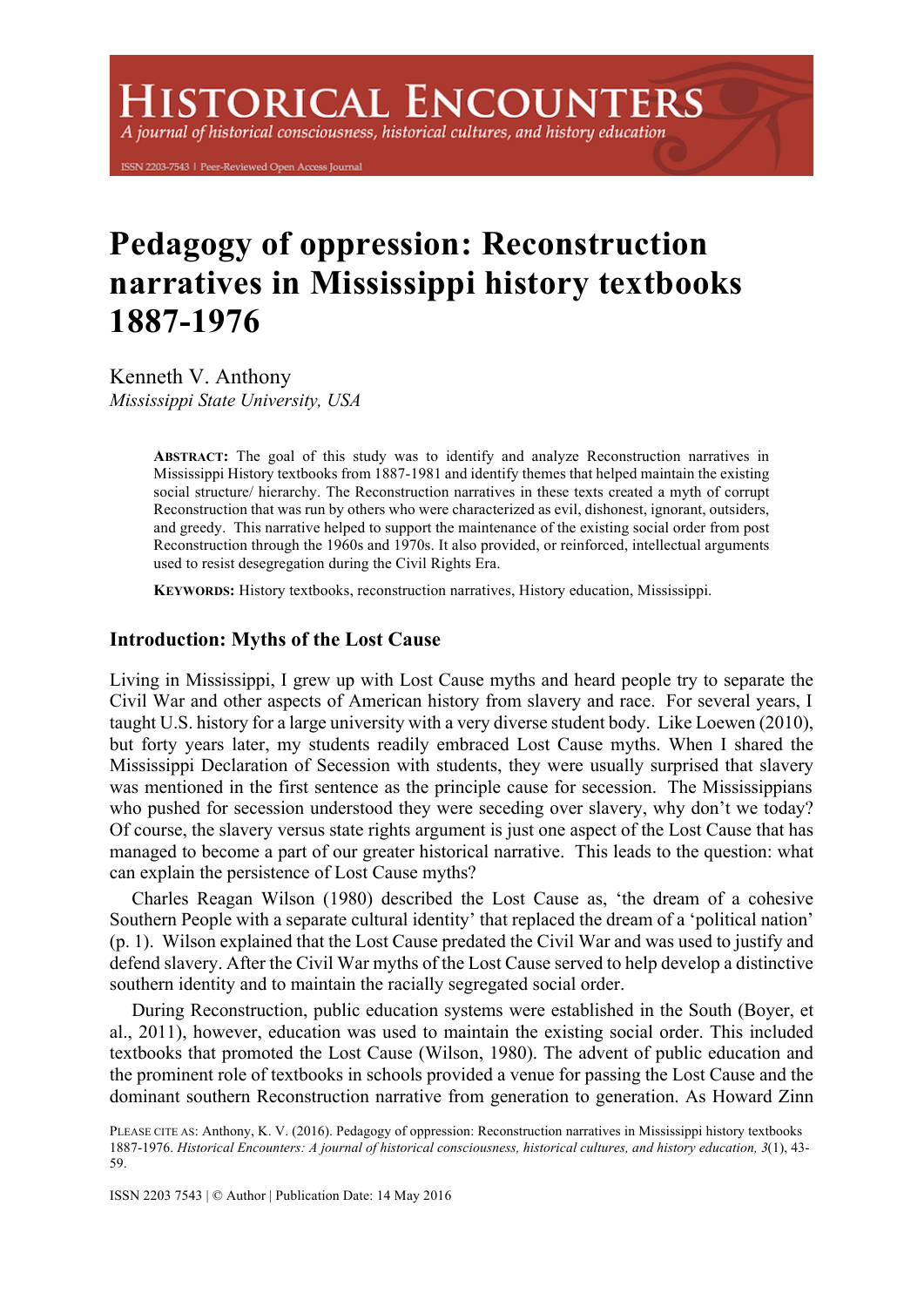(1995) explained, 'A great propaganda campaign was undertaken North and South (one which lasted well into the twentieth century) in the history textbooks of American schools to show that blacks were inept, lazy, corrupt, and ruinous to the governments of the South when they were in office' (p. 195).

#### **A brief history of Reconstruction**

In order to prepare the reader with appropriate background information, I will briefly describe the period of Reconstruction. From 1861-1865 the United States was in a state of Civil War. The cause of the war was primarily over the issue of slavery, more specifically the fear of the Southern states that the expansion of slavery into the Western territories would be ended with the election of President Lincoln. They feared this would lead to the eventual abolition of slavery. Eleven states seceded from the United States and formed the Confederate States of America. The war was then essentially over the right of the states to secede with the United States going to war to prevent secession. The war was won by the Union (states that did not secede from the United States). Prior to his assassination, President Lincoln proposed a very easy plan for states, which had seceded to rejoin the United States. He was assassinated in April 1865 and therefore his vision of Reconstruction was not realized. What followed was a period of time from 1865 until 1877 called Reconstruction. During this time period, the Federal government worked to readmit the Southern states that had seceded under various plans including one by the new President Johnson. The Federal government also worked to integrate freedmen into American society. The Republicans in Congress became frustrated with Johnson's plan because he pardoned many ex-Confederates allowing them to regain American citizenship as well as participate in the political process. Many states, including Mississippi, quickly formed new governments, applied for readmission, and sent Congressional delegations to the United States Congress. At the same time these state governments created laws called Black Codes to restrict the political, economic, and social freedoms of free blacks. These actions led to conflict between Congress and the President. Congress refused to allow Congressional delegations to take their seats in Congress. They also passed a series of laws that enacted what became known as Congressional or Radical Reconstruction. This is the Reconstruction that led to the participation of blacks in the local and state governments in Mississippi and other states. The South was divided into military districts and soldiers were used to enforce Federal Reconstruction laws including the 13th, 14th, and 15th Amendments of the United States Constitution. Reconstruction ended with the election of Rutherford B. Hayes to the Presidency in 1877. For those interested in a more comprehensive description of Reconstruction, I recommend *The Enduring Vision: A History of the American People* (Boyer, et al., 2011)

## **The role of textbooks in shaping identity**

Margaret Mead (1967) argued that an individual's culture 'shapes and limits our imaginations' in ways that make it difficult for the individual to think or feel outside the bounds of those limits. Wilson (1980) described how religion was used as an institutional force to maintain the social order by keeping blacks subordinate to whites through segregation. Like religion, education was used and the venue was textbooks. Southern history textbooks were used as institutional forces to set limits on how people thought about Reconstruction, race, and segregation. These textbooks helped to create and sustain a mythology of Reconstruction that justified segregation and the maintenance of the existing social structure.

I chose to study Mississippi History textbooks because they provide insight into what was taught in Mississippi schools about Reconstruction over time. According to Issit (2004),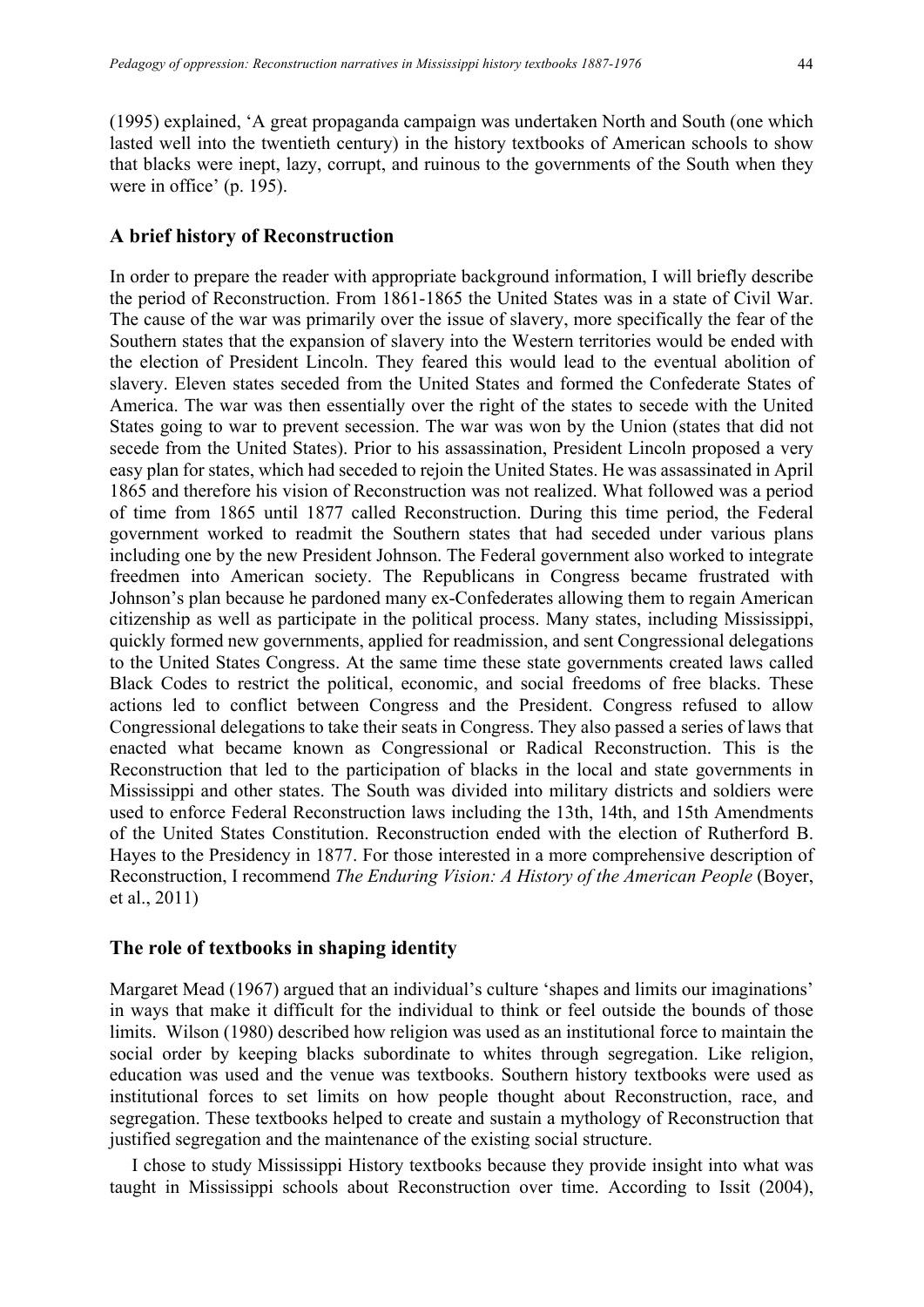textbook analysis can 'illuminate the history of ideas and the evolution of dominant ideologies' (p. 696). Often textbooks allow the authorities to create an image of the other that helps to protect the existing social structure and define the desired cultural identity (Issit, 2004). Dongbae-Lee (2010) conducted a textbook analysis of North Korean textbooks concluding that in the textbooks, 'North Korean identity is defined through the portrayal of non-North Koreans, mostly enemy others.' This identity served to encourage North Koreans to be loyal and unquestioning servants to the regime by trusting their political leadership and placing the goals and needs of the nation ahead of their personal goals and needs. Korostelina (2011) studied Ukrainian history textbooks and concluded that the texts were used to emphasize cultural and historical differences with Russia in an effort to strengthen Ukrainian national identity. In effect, the texts made an enemy out of Russia and Russians through describing them in negative ways. This was used to 'justify its own past policies and actions.' (p. 14). Just as North Korean and Ukrainian texts were used to define the 'others' in an effort to build a national identity and maintain the existing social and political structure, these Mississippi textbooks served a similar purpose.

Mississippi was slow to adopt statewide free textbooks. Prior to 1940, Mississippi did not have a statewide policy for textbook adoption or approval. Before 1940, school districts could adopt textbooks (Binford, 2014), but as Davis (2010) reports there were no "inclusive texts" (p. 7) on Mississippi history available until 1974. In 1940, a law was passed providing free textbooks to public school students. The law created a Textbook Rating and Purchasing Board that was chaired by the governor. This legislation gave the governor the power to significantly influence which textbooks were used in Mississippi public schools (Binford, 2014). This power was exercised to help maintain control over "what and how students learned" Mississippi history including the Civil War and Reconstruction (Davis, 2010, p. 7).

Two examples illustrate the active role the state government played in controlling textbook purchases and adoption in attempts to control what was taught. In 1962, Governor Barnett, as a result of a 1960 law giving him "full control over selecting textbooks," selected a Mississippi history textbook authored by Bettersworth "as the only state-approved choice for the required Mississippi history course." A version of this book would be the only approved text until 1980 in Mississippi schools. In 1974, the recently created History Textbook Review Committee rejected a Mississippi history textbook that dealt with the Civil War, Reconstruction, and race more objectively and honestly, *Mississippi: Conflict and Change* by Loewen and Sallis. It was not until 1980 that this book was adopted as a result of a federal court ruling (Davis, 2010).

The historical record shows that for many years, textbooks nationwide were used by authorities to reinforce negative stereotypes about blacks including their role in Reconstruction (Wilson, 1980; Zinn, 1995). Early on the Mississippi textbooks "merely echoed" the prevailing historiography on the subjects, but when historians nationwide began to shift their narratives to more honest representations of the past, southern histories did not change (Davis, 2010, p. 6). As Wilson (1980) pointed out, it was important to Southerners to maintain a "correct interpretation of Southern history" and the use of textbooks "suitable for use by Southern children…" (p. 139). Prior to the statewide adoption there were no texts that dealt honestly about Mississippi history available and after the policy of statewide adoption was initiated, the policy served to guarantee that the history read in schools would help maintain the existing social structure/ hierarchy.

#### **Analysis**

The goal of this study was to identify and analyze Lost Cause myths in Reconstruction narratives and identify themes that helped maintain the existing social structure/ hierarchy. This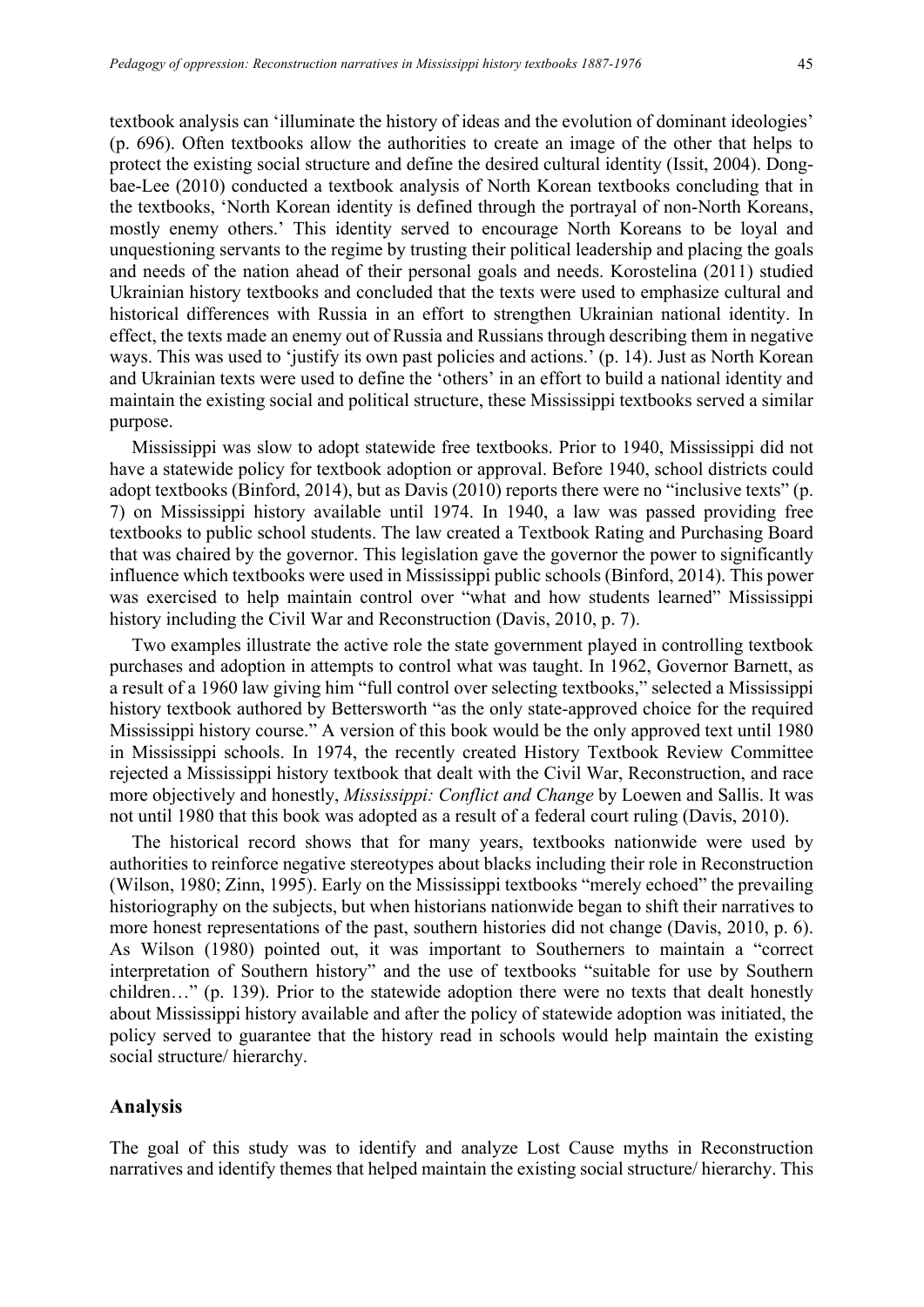was done through analyzing the Reconstruction accounts in Mississippi history textbooks. The texts were the Mississippi history textbooks available in a large university library. The 1887 text was the earliest text I could find and the latest text was 2013. The texts were primarily published by companies in the South. Only two texts that are described in this analysis were published in the North: Lowry and McCardle (1892) in New York and Sansing (1981) in Minnesota. Additional information about where the others were published is available in the citations for each of the texts located in the reference list at the end of the paper.

I employed content analysis to analyze the texts. My initial analysis used an inductive approach to identify the themes that emerged from an initial text (Berg, 2007). An initial review of one text (Riley, 1915) identified a base set of themes from the Reconstruction narrative to be used as a starting point for analysis of the other texts. The initial set of themes was derived from the texts, because the goal was to identify themes that emerged from the texts and then see how these themes were presented overtime. I then shifted to a combination of deductive and inductive approaches with the remaining texts. I used the initial set of themes to guide my analysis, but was open to the introduction of new themes that emerged in the other texts. The initial themes identified are listed in Table 1. I next analyzed and reduced the number of themes. Finally I grouped them according to their function. The two functions identified were to justify reactions to Reconstruction or to define others (see Table 2). The label 'justify' was later renamed 'Righteous Response to Reconstruction.' Of the textbooks analyzed, the 1981 Sansing text broke the dominant Reconstruction narrative and began a new phase in Mississippi history texts in which Reconstruction is addressed in more historically objective terms. I analyzed the textbooks from 1981- present, but these texts were either authored or co-authored by Sansing and maintained a similar description of Reconstruction as the 1981 text; therefore, they are not included in this description of the findings.

| Base themes used for initial content analysis                      | <b>Expanded themes</b>                                              |
|--------------------------------------------------------------------|---------------------------------------------------------------------|
| a. Redemption/ Redeemers taking back legitimate control from       | a. Corruption of reconstruction governments                         |
| Republican carpetbaggers, scalawags, and ignorant blacks.          | b. Redemption/Redeemers and the Revolution of 1876 and the          |
| b. Revolution of 1876 and the return of good government            | return of good government                                           |
| c. Honest white Democratic government vs. corrupt Republican       | c. Honest white Democratic government vs. corrupt Republican        |
| government                                                         | government                                                          |
| d. KKK its initial purpose vs. its transformed purpose and methods | d. Legitimate purposes of KKK in Redemption                         |
| e. Race problems as a result of outside agitation                  | e. Race problems as a result of outside agitation                   |
| f. Freeman's bureau as corrupt and misguiding blacks               | f. Freeman's bureau and other outsiders as corrupt and misguiding   |
| h. Blacks misled and guided into corruption (lack of black agency) | blacks                                                              |
| i. White response to Reconstruction- not hatred, but concern about | g. Blacks misled and guided into corruption (lack of black agency)  |
| corruption                                                         | h. White response to Reconstruction- not hatred, but concern        |
| j. Overwhelming impact of freedom on freed slaves- more than they  | about corruption and taxes                                          |
| could handle                                                       | i. Overwhelming impact of freedom on freed slaves- more than        |
| k. Benevolence of former slave owners and slavery system as        | they could handle- not ready for freedom                            |
| beneficial to slaves                                               | <i>i</i> . Benevolence of former slave owners and slavery system as |
| l. The Loyal Negro                                                 | beneficial to slaves                                                |
|                                                                    | k. The Loyal Negro                                                  |
|                                                                    | l. The others- Scalawags, carpetbaggers, greedy negroes             |
|                                                                    | m. MS response to reconstruction misunderstood                      |
|                                                                    | n. Disenfranchised whites                                           |
|                                                                    | o. Opposition to 1868 Constitution                                  |
|                                                                    | p. Good negroes                                                     |

| Table 1: Initial base themes and expanded themes from content analysis |  |  |  |
|------------------------------------------------------------------------|--|--|--|
|------------------------------------------------------------------------|--|--|--|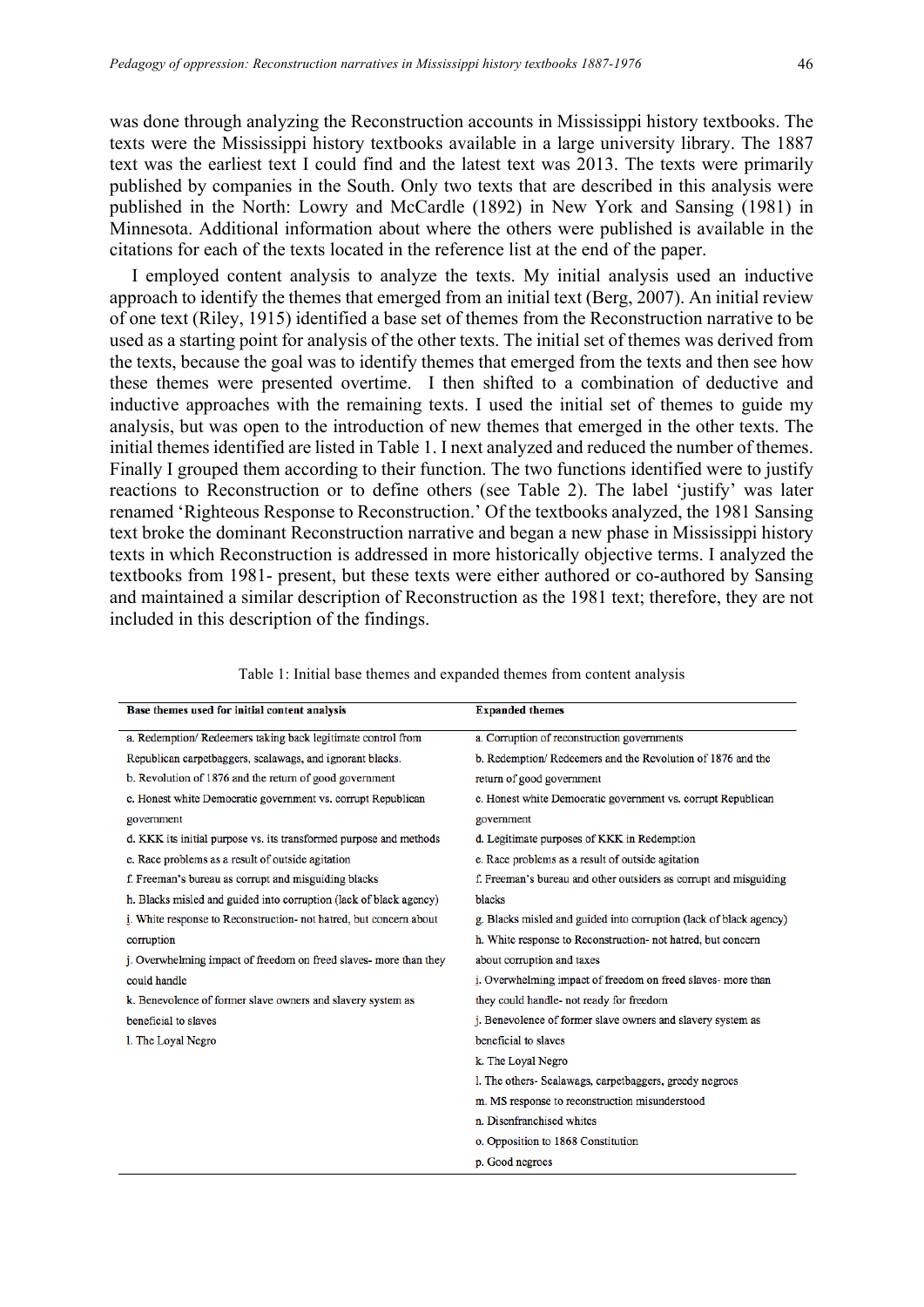| <b>Themes</b>                                                                                            | Duval.<br>1887 | Duval,<br>1892 | Lowry &<br>McCardle,<br>1892 | Riley,<br>1915 | Lowrey,<br>Kincannon,<br>& Lowrey,<br>1937 | <b>Sydner</b><br>&<br>Bennett,<br>1939 | Guyton,<br>1952 | Bettersworth.<br>1964 | Riley,<br>1976 | Sansing.<br>1981 |
|----------------------------------------------------------------------------------------------------------|----------------|----------------|------------------------------|----------------|--------------------------------------------|----------------------------------------|-----------------|-----------------------|----------------|------------------|
| <b>Righteous</b><br><b>Response to</b><br><b>Reconstruction</b>                                          |                |                |                              |                |                                            |                                        |                 |                       |                |                  |
| Corruption and<br>lawlessness during<br>Reconstruction                                                   | x              | X              | X                            | X              | $\mathbf x$                                | x                                      | X               | x                     | X              | $\mathbf{O}$     |
| Redemption/<br>Redeemers and the<br><b>Revolution of</b><br>1876 and the<br>return of good<br>government | $\mathbf{x}$   | $\mathbf{x}$   | $\mathbf{x}$                 | $\mathbf{x}$   | X                                          | X                                      | $\mathbf{x}$    | $\mathbf{x}$          | $\mathbf{x}$   | $\Omega$         |
| Legitimate<br>purposes of KKK<br>in Redemption                                                           | $\mathbf{O}$   | $\mathbf{O}$   | $\mathbf{O}$                 | X              | $\mathbf{O}$                               | X                                      | $\mathbf x$     | X                     | X              | $\mathbf{O}$     |
| MS response to<br>reconstruction<br>misunderstood                                                        | X              | O              | $\mathbf{O}$                 | X              | X                                          | X                                      | X               | X                     | X              | $\mathbf 0$      |
|                                                                                                          | Duval,<br>1887 | Duval,<br>1892 | Lowry &<br>McCardle,<br>1892 | Riley,<br>1915 | Lowrey,<br>Kincannon,<br>& Lowrey,<br>1937 | <b>Sydner</b><br>&<br>Bennett,<br>1939 | Guyton,<br>1952 | Bettersworth,<br>1964 | Riley,<br>1976 | Sansing,<br>1981 |
| <b>Others</b>                                                                                            |                |                |                              |                |                                            |                                        |                 |                       |                |                  |
| Race problems as<br>a result of outside<br>agitation                                                     | $\mathbf{x}$   | $\mathbf{x}$   | $\mathbf x$                  | $\mathbf x$    | $\mathbf x$                                | $\mathbf x$                            | $\mathbf{x}$    | $\mathbf x$           | $\mathbf{x}$   | Y                |
| The others-<br>Scalawags,<br>carpetbaggers,<br>greedy negroes                                            | x              | X              | X                            | X              | X                                          | X                                      | X               | X                     | x              | Y                |
| Negroes not ready<br>for freedom                                                                         | X              | X              | $\mathbf{O}$                 | x              | $\mathbf 0$                                | x                                      | x               | x                     | X              | Y                |
| Good negroes                                                                                             | $\mathbf{O}$   | X              | X                            | x              | O                                          | x                                      | O               | $\mathbf O$           | X              | $\mathbf{O}$     |

#### Table 2: Final themes resulting from content analysis

#### **Defining the Righteous Response to Reconstruction and 'the Others'**

Analysis of the ten textbooks identified two major functions of the Reconstruction narratives: (a) to justify southern white actions as a Righteous Response to Reconstruction and (b) to define others. The Righteous Response to Reconstruction function is defined as those narratives that characterize Reconstruction as a period of lawlessness and corruption that was endured for a time, until the white, Southern, Democrats were able to regain control, thus restoring legitimacy and good governance. This process of 'redemption' or 'revolution' was completed with the election of 1875 and the intimidation, impeachment and removal, or forced resignation of black and white Republican elected officials including the Governor Alderbert Ames in 1876. This ended Reconstruction government in Mississippi, resulting in a time of 'renewal.' The Ku Klux Klan and other groups used a variety of methods to suppress the black vote and discourage Republican political activity. These activities included terror and violence to support this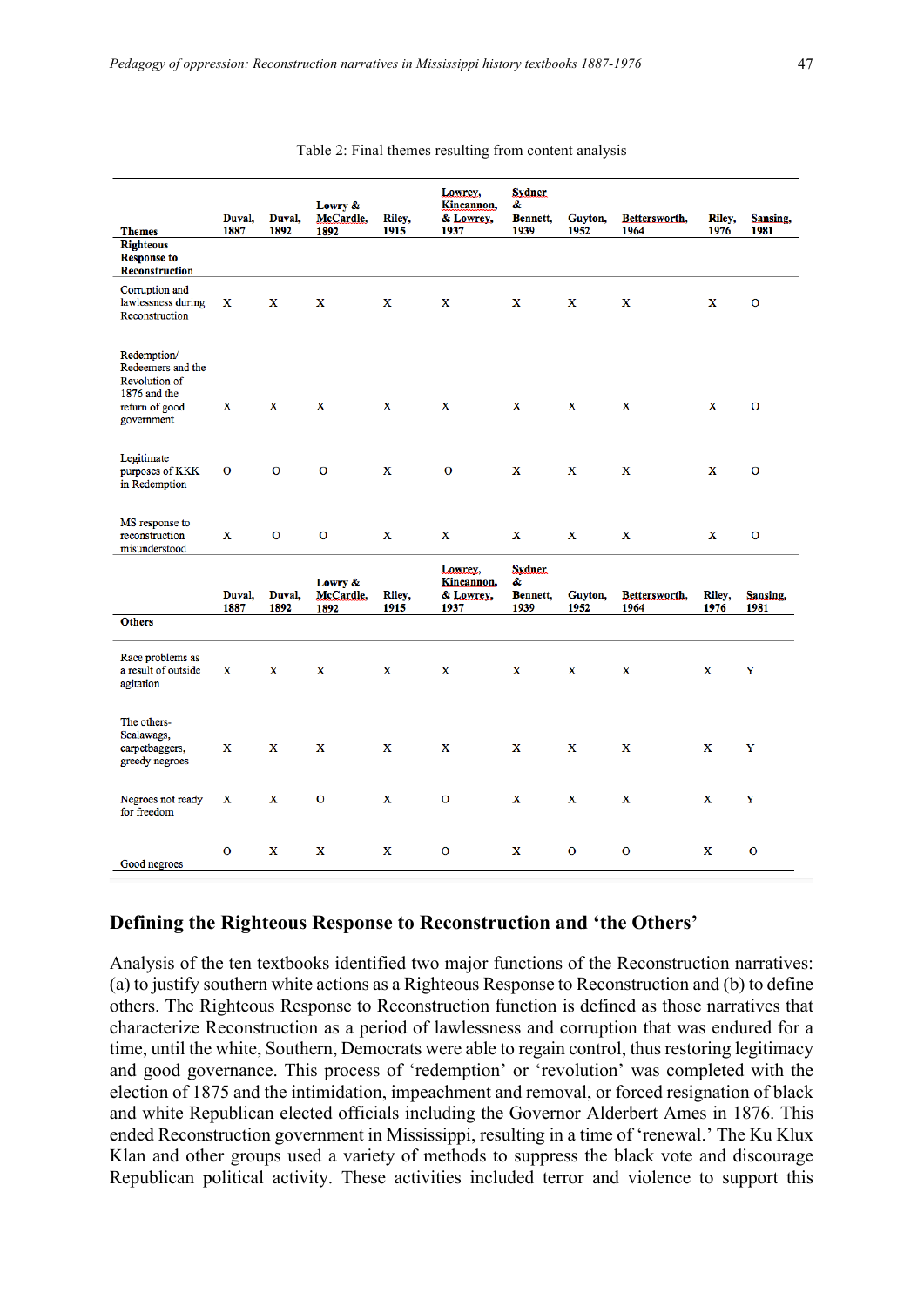Righteous Response to Reconstruction. These efforts are characterized as legitimate and necessary because of the corruption and lawlessness of Reconstruction governments. Finally, Mississippi's response to Reconstruction was misunderstood by the North. The white people of Mississippi were not motivated by race and hatred, but rather were motivated to restore legitimate, efficient, and fair government.

The function of defining 'the others' justified the Righteous Response to Reconstruction. Many of the actions in response to Reconstruction were anti-democratic, illegal, violent, or otherwise illegitimate. In order to justify these actions it was necessary to define 'the others' as outsiders, political adventurers, greedy or ignorant 'negroes', dupes, traitors, and agitators. In doing so the actions taken by white Democrats that would normally be seen as illegitimate were characterized as heroic. In defining 'the others' the textbook authors created a contrast between the legitimate leaders (the heroic white Southern gentlemen) and the corrupt and lawless leaders who had usurped power at the end of the Civil War (the ignorant negroes, unscrupulous scalawags, and corrupt carpetbaggers).

Both the Righteous Response to Reconstruction and the definition of 'the others' served a further purpose to create a horrific picture of Reconstruction that no sane white person would ever want to experience. In creating this vision of the past, the textbook authors helped to solidify generational support for the existing segregated social order in which blacks could not vote or exercise political power and a social order in which outsiders were not trusted and their motives suspect because of their actions during Reconstruction. Both of these functions that I have identified as the dominant narrative contain elements of the Dunning school's "traditional interpretation" of Reconstruction (Foner, 1982).

#### **Examples of the Righteous Response to Reconstruction**

In the Mississippi history textbooks analyzed in this study, Reconstruction was portrayed as a period of corruption and lawlessness. In response to the corruption and lawlessness, southern white men had to conduct a revolution in order to redeem Mississippi from the control of the illegitimate, corrupt, outsiders (blacks, scalawags, carpetbaggers, and Republicans). Four themes support the idea of the Righteous Response to Reconstruction: (a) Corruption and lawlessness during Reconstruction, (b) Redemption/ Redeemers and the Revolution of 1876 and the return of good government, (c) Legitimate purposes of the KKK in Redemption, and (d) The Mississippi response to Reconstruction was misunderstood by the North.

#### *Corruption and Lawlessness during Reconstruction*

In order to justify the need for Redemption or Revolution, textbook authors described the Reconstruction government in Mississippi as corrupt. An example of corruption in the Reconstruction government is the Constitutional Convention in 1868. It was called the 'Black and Tan Convention' because there were 'seventeen Negroes among its one hundred members' (Bettersworth, 1964, p. 228). The authors bemoan that the primary concern of the members of the convention was their own compensation: 'Before adjourning, the members of this Convention voted to themselves the most extravagant compensation for their service during the session' (Duval, 1892 p. 210).

In the narratives, corruption was often the result of ignorance, illiteracy, and dishonesty on the part of the Reconstruction officials. Riley (1976) wrote:

Justices of the peace were for the most part ignorant colored politicians, who knew little of the law or of judicial procedures. It was asserted that in Madison County in 1873 there was not a justice of the peace who could read or write. (p. 304)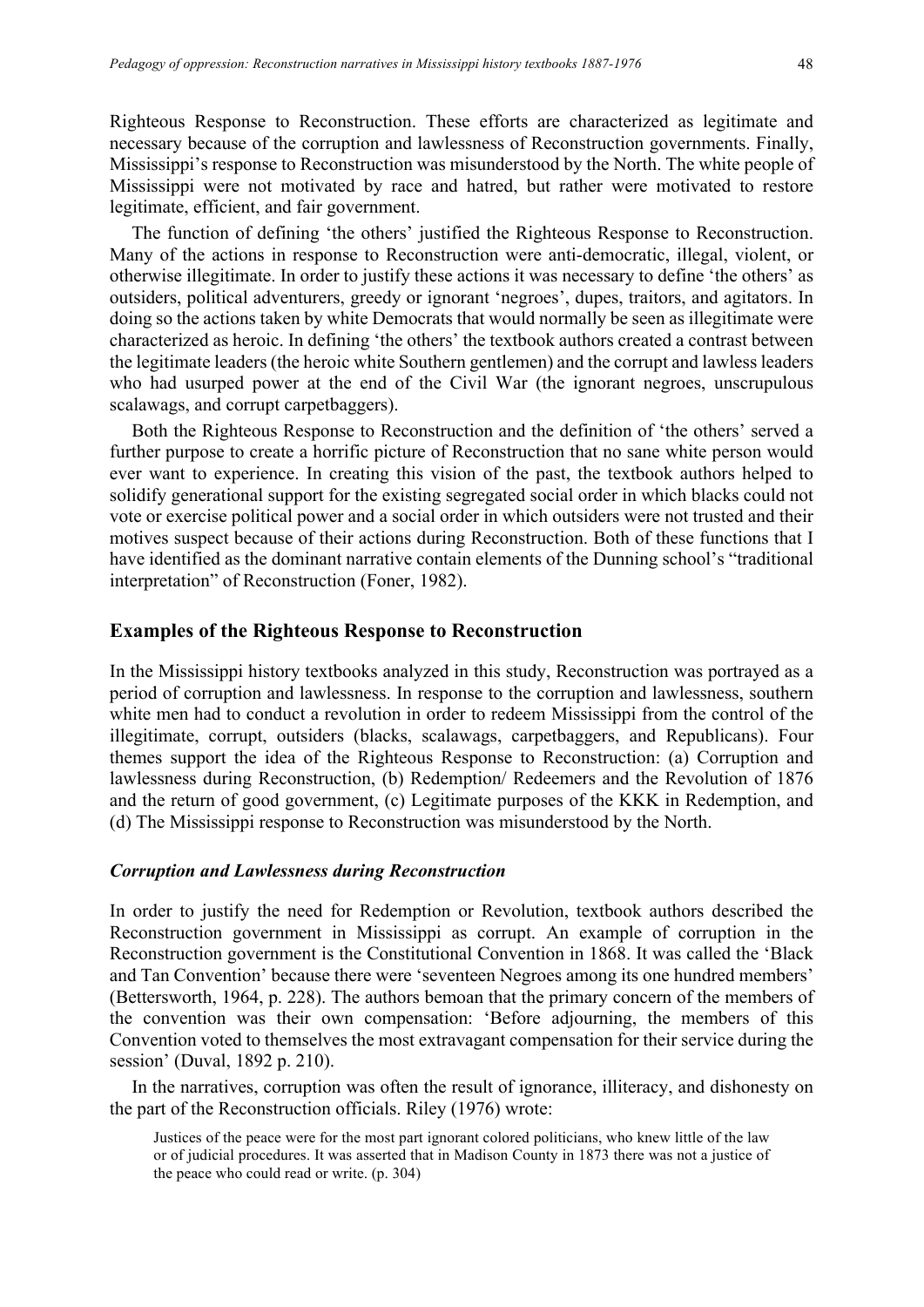According to the Reconstruction narratives in the texts, corruption in government was further compounded when 'a number of the most intelligent white citizens in the State were excluded from participation in the elections…' (Lowery & McCardle, 1892, p. 191). 'This meant that black voters far outnumbered the white' (Guyton, 1952, p. 212). Because of this 'the entire political power of the State was thrown into the hands of a few adventurers from Northern States and a host of ignorant negroes' (Duval, 1887, p. 175).

## *Mississippi's Response to Reconstruction Misunderstood*

In the narrative, Mississippi bears some blame for Radical Reconstruction because of actions taken immediately after the war that were misunderstood by the North. The problem is that the people of the North did not realize the gravity of the situation in Mississippi and the rest of the South as described by Lowery, Kincannon, and Lowery (1937):

Did any people ever face a task more gigantic? If mistakes were made by the masses or by governmental powers, local, and national, these mistakes were only what might have been expect of fallible humanity. The great slave population liberated- a complete wreckage of the labor system; the 25,000 slave holders who had been the financial, civic and social power of the state suddenly came to poverty and ruin; eight thousand ignorant Negroes suddenly enfranchised with less than half the number of legal white voters- all these conditions faced Mississippi's leadership and all cried for immediate adjustment (p. 184).

In response to these difficulties the state took a number of steps that were misinterpreted by the North as efforts to maintain or reinstate slavery. Most notably was the failure of the state of Mississippi to ratify the Thirteenth Amendment to the Constitution and the adoption of the 'Black Code.' Bettersworth (1964) provided a succinct statement of justification:

The new legislature refused to ratify the Thirteenth Amendment on the grounds that the state convention's action in abolishing slavery made it unnecessary. To make matters worse, insofar as Northern critics were concerned, the assembly passed a series of laws, generally spoke of as a 'Black Code.' These laws were designed to stop vagrancy and to force the freedmen to go to work. Although the laws were patterned after similar ones in the North, there were excited charges that Mississippians were attempting to revive slavery. (p. 223)

According to the narrative, the results of these misunderstandings were a shift in Reconstruction policy from the softer policies of President Andrew Johnson to the harsh, punitive policies of the Radical Republicans.

## *Redemption, Redeemers and the Revolution of 1876*

In response to the overwhelming corruption and lawlessness of the Reconstruction period, white Democratic leaders arose to challenge the illegitimate rule of blacks, their agitators, and the Republican Party. The response initially was organized around Tax-payers' Leagues who protested excessive spending and taxes by the local and state government. According to Lowry and McCardle (1892):

The taxpayers, under these circumstances, had grown desperate, and in almost every county in the State held conventions with a firm determination to correct the existing abuses, and prevent their repetition in the future. Ministers of the gospel, lawyers, doctors, farmers, and mechanics, all took part…. (p. 229)

Bettersworth (1964) described the goals of the Taxpayer's Leagues: 'White resistance in Vicksburg took the form of the organization of a Taxpayers' League early in 1874. Its objective was the defeat of the Negro city government in the fall elections.' (p. 235). When the corrupt state government did not respond, 'the Democratic party made a determined effort to break the yoke of misrule and oppression under which the State had so long been laboring' (Duval, 1887,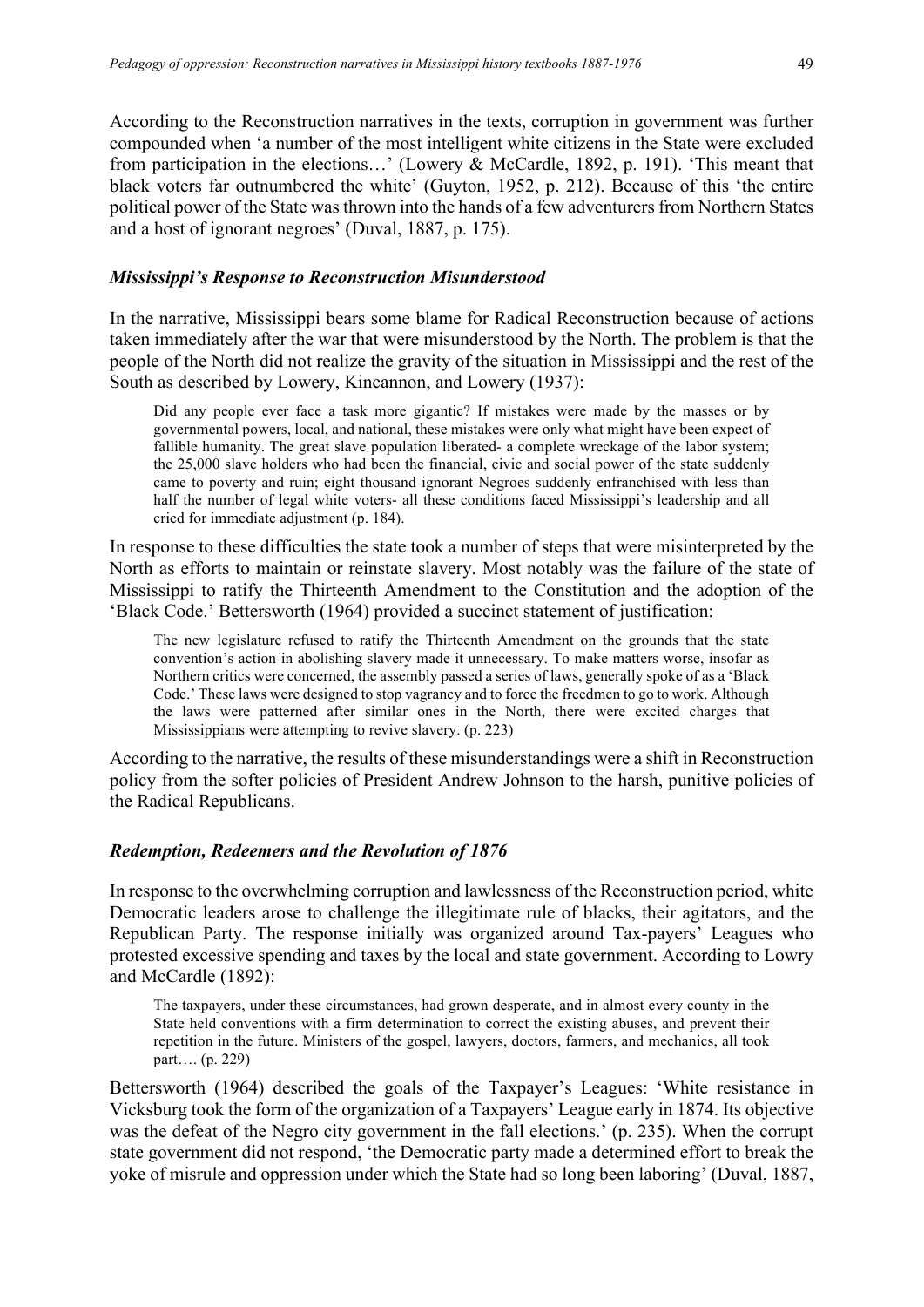p. 189). Bettersworth (1964) characterized the response by the Democratic Party in 1875 as 'The White Man Fights Back' in a chapter subheading (p. 232).

In order to guarantee Democratic victory in the 1875 election, extraordinary measures were taken. When Governor Ames attempted to restore order after a violent political campaign, he was challenged by the Ku Klux Klan and other white political leaders. Ames' actions are characterized as attempting to suppress the white vote and political activity using a Negro militia. Syndor and Bennett (1939) explained that in 1875,

The chief difficulty lay in the fact that the voting booths were controlled by Negroes. Governor Ames had created a Negro militia, and these armed Negroes kept the white citizens from voting. It was therefore necessary to force Ames to stop giving this aid to the Negroes….The Ku Klux Klan, under the leadership of Captain W. A. Montgomery, influenced Ames to disband the Negro militia. (pp. 197-199)

These texts highlight the important and 'heroic' role the Ku Klux Klan played in redemption. Rather than criticize the role of the Ku Klux Klan in the Righteous Response to Reconstruction, most of the texts describe their actions as legitimate and necessary in light of the corruption of the Reconstruction government in Mississippi.

#### *Legitimate purposes of the KKK in Redemption*

Guyton (1952) described the role of the Ku Klux Klan in this way:

In 1866, a secret organization, the Ku Klux Klan, was founded in Tennessee…. The purpose of the Klan was protection of weak, innocent, and defenseless people, especially the widows and orphans of the Confederate soldiers. Besides this worthy aim, the Klan had another purpose—that of restoring the political power in the South to the educated and responsible white men who formerly had held it. (p. 218)

And according to Guyton the Ku Klux Klan was successful: 'The Ku Klux Klan did its work effectively and well. One after another, unfit and corrupt people were removed from office…' (p. 218). Because it was difficult to overlook the violence and terror committed by the Ku Klux Klan it was necessary to justify and make apologies for their actions. Syndor and Bennett (1939) wrote:

The government of the state gave the citizens almost no protection. The white people therefore had to protect themselves without help of sheriff or police….Usually the Ku Klux Klan was able to frighten the Negroes into better behavior. If they continued to act in a disorderly way, on the next visit the whip was used. Some Negroes and some of their white leaders were hanged or shot. This was of course illegal, but the 'legal' officers did not truly represent the people of the state and were not enforcing the laws. Most of the acts of the Klan can therefore be justified on the grounds of grim necessity. (p. 195)

These sentiments are echoed in the textbooks from 1915- 1976. The Ku Klux Klan was necessary, often went to excesses, but it was understandable given the gravity of the situation. In all accounts from 1915- 1976 it was vital to restoring legitimate white rule in Mississippi.

### *The Return of Good Government and the Revolution Preserved*

The Righteous Response to Reconstruction did not end with the election of 1875 and the overthrow of the Republican Governor Aldebert Ames in 1876. Sydnor and Bennett (1937) explained: 'When in 1875 the white people of Mississippi regained control of the government, they had to begin at the very bottom to build up the state, which had suffered in many ways while under the control of corrupt officials' (p. 199). Bettersworth (1964) best described the feelings in Mississippi: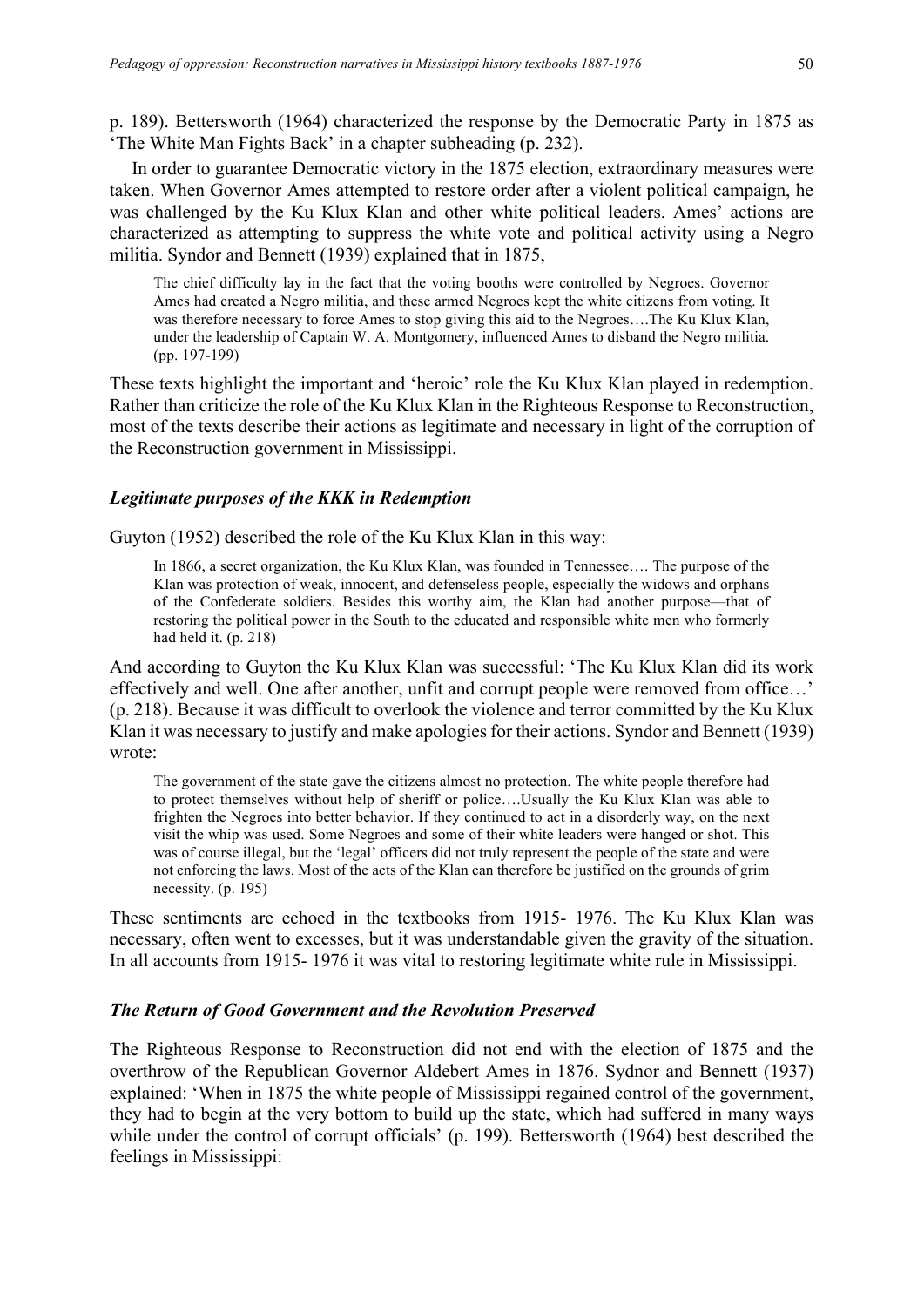After 1875 the old bitterness began to fade. Mississippi was back under the control of the native whites, the Redeemers. .... But it was Mississippi for the Mississippians at last.... Negroes continued to vote until the 1890s, but in ever-decreasing numbers. A few were given minor officers by the Democrats, since some of the Negro leaders joined the Democratic Party in 1875. As long as Negroes were voting, it was the practice of the planters and the Democratic leaders in the towns to take charge of the situation and use the Negro vote for the Democratic Party. (p. 239-240)

In order to protect Mississippi from a resurgence of outsider or 'negro' rule, it was necessary to limit the political power of blacks through suppressing or controlling votes. Again, this is justified in light of Reconstruction corruption and lawlessness. These narratives helped to justify a segregated societal order that limited black freedom and agency for the good of all.

## **Discussion of the Righteous Response to Reconstruction**

The narrative of a Righteous Response to Reconstruction is one that was present in all of the texts from 1887- 1976. Several themes support this narrative including the idea that Reconstruction government in Mississippi was corrupt and in need of redemption. The concept of redemption is important because it carries a religious overtone. The idea of redemption implies that there is a great evil that must be overcome by a greater good. In the Righteous Response to Reconstruction, the great evil is 'negro', Republican, Reconstruction government. The greater good that overcomes this evil is the heroic Democratic white man.

Redemption was accomplished through a revolution that included an election, suppression of black votes, and the forcible removal of corrupt, inefficient, illiterate Reconstruction officials. The revolution was solidified by the continued suppression of black political power in Mississippi and the maintenance of a segregated society. This preserved Mississippi for the white man. Because the danger of Reconstruction government and black rule was so great, extraordinary measures were taken by the organizations including the Ku Klux Klan. The persistence of the legitimacy of the Ku Klux Klan in the twentieth century texts could help to justify their continued presence and activity in the state. Finally, in this narrative the idea that white Mississippians were not motivated by race, but they were only doing what was necessary to maintain good government is important. It helped to legitimize actions taken to preserve a segregated society. After the evils of Reconstruction were overcome, Mississippi would do almost anything to prevent a return of 'negro' or outsider rule.

What is the impact of these themes on the collective consciousness of nearly a century of school children? Interestingly, many people currently in places of influence in government, business, and society in Mississippi were educated using these textbooks. They would be 50- 70 years old. Many of their thoughts about Reconstruction and race were shaped and limited by these narratives that were presented to them as official knowledge. When we ask why Lost Cause myths persist, it may be because for nearly 100 years the myths were passed along as truth in textbooks. For almost a century Reconstruction was described in a way that created fear of the 'negro' and outsider rule. Is it any wonder that in November 1961 Hodding Carter could write in the *New York Times Magazine*:

Perhaps the hardest point to grasp is that the Citizens Councils in Mississippi – no matter how dubious its aims, repugnant its philosophy—is not made up of hooded figures meeting furtively in back alleys. Its leadership is drawn not from the pool hall but from the country club. Its membership generally exhibits the attitudes of the middle and upper classes rather than of the poor white. And its aims are not couched in violent language but in the careful embroidery of states' rights and constitutionalism. (Carter, 1961, p.23)

The members of the Citizen Councils were living life within the limits placed on them by their education in Mississippi schools. Their education including what they had read in Mississippi history textbooks had shown them the folly of integration and 'negro' rule, and they were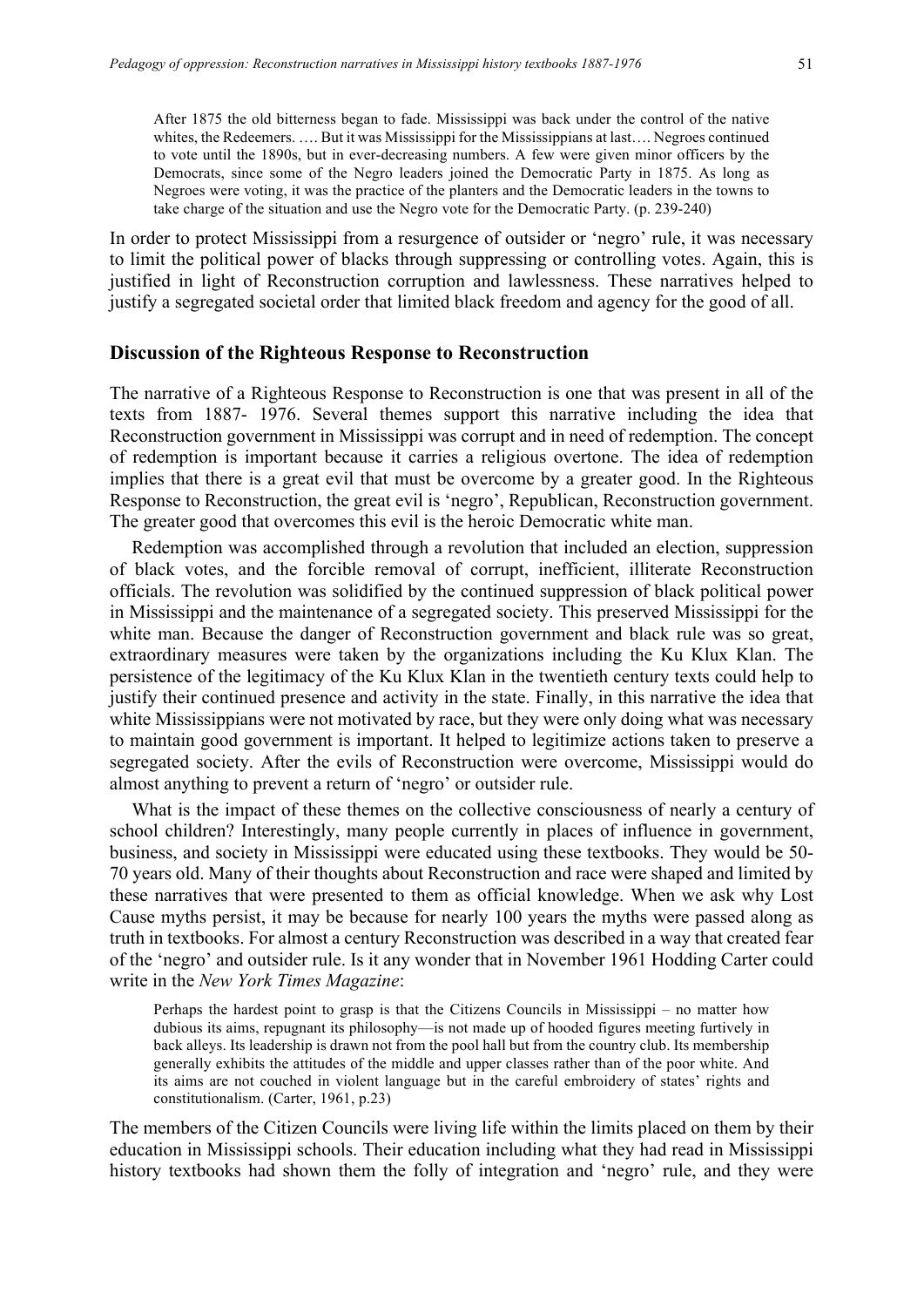willing to fight to prevent outsiders who did not understand the situation in Mississippi from interfering with segregation.

On June 21, 1962, a memorandum from the Association of Citizens' Councils of Mississippi highlights that the resistance to desegregation was seen as a struggle against outsiders pushing for integration as aggressors who use intimidation. The movement to resist forced integration is deemed as 'dedicated to the maintenance of peace, good order and domestic tranquility in our Community and in our State and to the preservation of our State's Rights' (Patterson, 1962). The struggle is also characterized as a struggle against a pending era of disorder that would result should segregation end. Again, from their study of history in Mississippi history textbooks, these groups learned their lesson well.

## **Defining Others**

All of the textbooks from 1887- 1976 defined others in negative terms in stark contrast to the portrayals of white Democratic Mississippians. The others in the text included 'negroes', carpetbaggers, and scalawags. In discussing 'negroes' several themes were addressed: (a) the idea that race problems or 'negro' misbehavior were a result of outside agitation, (b) that 'negroes' were not prepared for freedom, and (c) the idea of the good 'negro' who resisted outside agitation and who cooperated and supported the ideas of white, Democratic men. Carpetbaggers and scalawags were the agitators who manipulated 'negroes' through the Freedman's Bureau, loyalty leagues, and the Republican Party. In the Righteous Response to Reconstruction narrative, the others represent the evil that must be overcome by the heroic, white, Democratic Mississippi man.

## **Examples of defining others**

#### *Negroes not prepared for freedom*

In all of the texts from 1887- 1976 the theme that the freed 'negro' slaves were not prepared for freedom and government is present. This theme was used to justify many of the excesses of Reconstruction. According to the narrative, because 'negroes' were not prepared for freedom, action was necessary to outline their role in society. Sydnor and Bennett (1939) wrote:

One of the most important things to decide was the status of the Negro. When the Negroes had been slaves, they had not been allowed to vote, to witness against white men in the courts, or to own property. Now that the slaves were free, the legislature had to decide what rights and privileges the Negro would have in the future. (p. 185)

According to the narrative, the Black Codes were necessary because the freedmen could not handle their freedom without externally imposed laws.

#### *Race problems a result of outside agitation*

Because they were not prepared for their sudden emancipation, 'negroes' were susceptible to manipulation and agitation by 'political adventurers' (Bettersworth, 1964, p. 227; Riley, 1915, p. 295) Political adventurer was used to describe carpetbaggers, scalawags, and officers of the Freedman's Bureau. In order to fully understand the nature of the race problems resulting from outside agitation, the textbook authors had to define the normal relationship between the races. Lowery, Kincannon, and Lowery (1937) described this relationship: "One of the best traditions of the South is the life-time loyalty of these former slaves to their former masters and the faithful way in which many of the old slave-holding aristocrats befriended these former slaves to the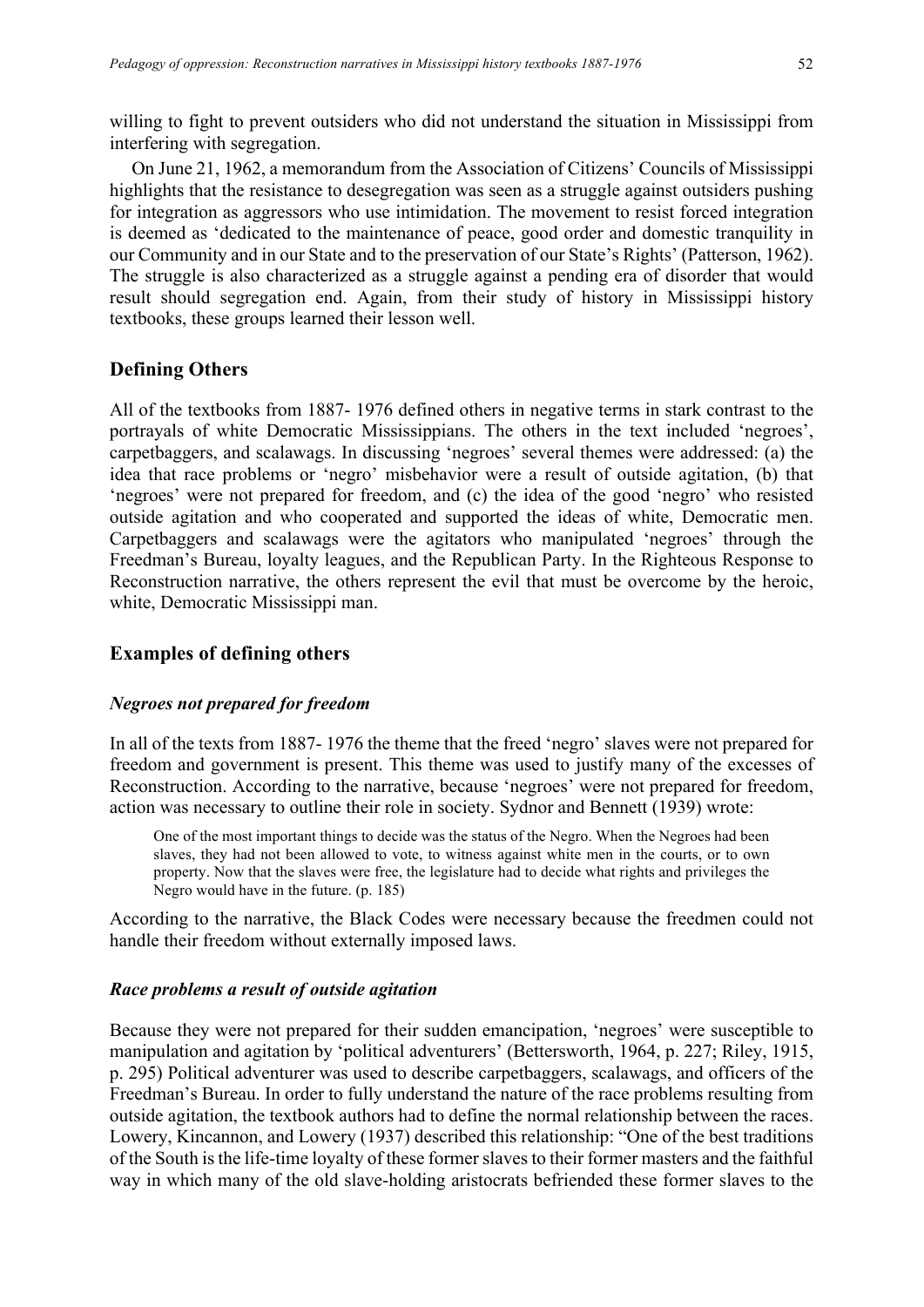end" (p. 180-181). According to the narrative, it was the actions of unscrupulous whites from

the North and white traitors from Mississippi who upset this relationship. Duval (1892) explained, 'The most vindictive feelings of the lower class of negroes was aroused against the whites by the inflammatory speeches and incendiary teachings of their political leaders, and the peace and safety of the whites were constantly menaced by the presence of armed bodies of infuriated negroes' (p. 221).

### *The Good Negro*

The theme of the good 'negro' is primarily present in the early texts (from 1892-1915). This theme emphasizes that good 'negroes' cooperate with white people. It also highlights 'negro' officials who were not educated and not corrupt. Lowry and McCardle (1892) gave 'negroes' credit for helping to bring about the return of Democratic rule in the state. The same text and Riley (1915/1976) also credited them for voting against the 1868 Constitution which would have disenfranchised most whites in the state. The theme of the good 'negro' also helps to highlight the depravity of the carpetbaggers, scalawags and Reconstruction governments. Sydnor and Bennett (1939) wrote of black political officials during Reconstruction: 'not all of these Negroes were rascals… it has been said that the Negroes were on the whole more honest than the white men who held office during this time' (p. 194).

The image of blacks in these texts portrays a group of people ill-prepared for freedom and participation in the political process. When acting on their own they are too ignorant to effectively fulfill their duties, and often they are manipulated by outsiders to work against their best interests. They are capable of good, but that is only when guided by white Mississippians. Their ignorance and greed make them susceptible to control by unscrupulous outsiders and therefore they and the larger society should be protected from their exercise of political power.

#### *Carpetbaggers and Scalawags*

If the white Democratic man represented the redeemer who would rescue Mississippi from the evils of Reconstruction government, the carpetbaggers and scalawags personified the evils of Reconstruction. Carpetbaggers and scalawags were white men who supported Reconstruction and were most likely Republicans. The difference between a carpetbagger and scalawag was geographic origin. According to the narrative, carpetbaggers were white Northern men who came South during Reconstruction to profit from the hard times after the Civil War. Scalawags were native southerners who supported Reconstruction. Both groups were characterized as corrupt:

Most of the carpetbaggers and scalawags were corrupt. They did not love the state, and were looking out only for their own selfish interests. They held office because of the salary and the chance to rob the state. They gave Negroes only enough power to keep their votes (Sydnor and Bennett, 1939, p. 193).

Carpetbaggers and scalawags were able to gain political power because most white men had been disqualified from participating in the Reconstruction government. Guyton (1952) explained:

Since there were so few white men in the Southern States who could hold office, many unscrupulous Northerners swarmed to Mississippi and other Southern States in the hope of gaining power and wealth… Even worse were the 'scalawags,' Southerners who placed their own gain above the good of their state and its citizens. Together, the carpetbaggers and the scalawags were able to gain much power by influencing the ignorant Negro vote. (p. 217-218)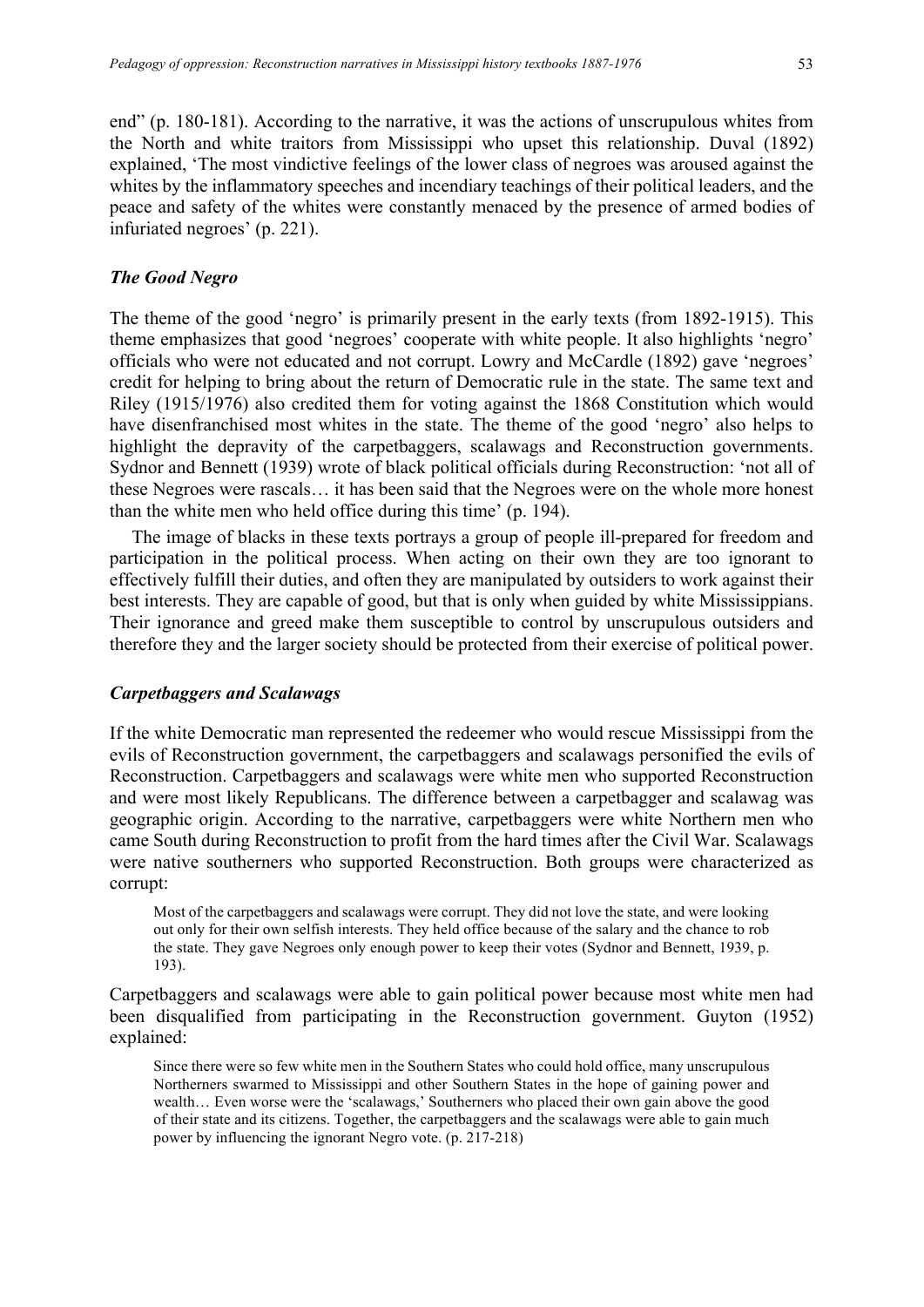Both scalawags and carpetbaggers were seen as 'political adventurers' who were out to profit from Reconstruction government. They were also credited with manipulating and controlling the 'negro' vote. It was these two groups who were criticized for voting themselves large compensation during the 1868 Mississippi Constitutional Convention.

The overwhelmingly negative descriptions of the scalawags and carpetbaggers provided a contrast to the honorable men who saw the evils of Reconstruction and developed the Righteous Response to Reconstruction in order to redeem Mississippi. Carpetbaggers and scalawags were motivated out of greed and power; the white Democratic Redeemers were motivated out of selflessness and love of state. This theme in the narrative exists in all texts from 1887- 1976. This theme helped to solidify the idea that outsiders came to the south and Mississippi out of selfish ambition resulting in corruption and manipulation of 'negroes.' It also helped to justify the Revolution of 1875 and the actions of the Ku Klux Klan in helping to redeem Mississippi. The only way to prevent the return of corrupt Reconstruction government and 'negro' rule was to resist outside intervention in Mississippi and support the white Democratic Party.

## **Discussion of defining others**

The characterization and definition of others in these texts served to put a face to the corruption and lawlessness of the Reconstruction period in Mississippi. In these texts, 'negroes', scalawags, and carpetbaggers are characterized as outsiders who lack the legitimate right to govern or exercise political power. The white scalawags and carpetbaggers are credited with manipulating 'negro' voters and helping bring about 'negro' rule, which was described as corrupt and inefficient. The carpetbaggers especially were described as outsiders who did not understand or love Mississippi and were motivated by selfish gain. Defining the others in such a way helped to justify the Righteous Response to Reconstruction. If Reconstruction was corrupt, these others were the corrupters. Because of their actions during Reconstruction these others could never be trusted to participate in Mississippi politics again. Therefore, it was not difficult to justify a segregated society that limited black political power, which resisted outside influence when it came to civil rights, and that aimed to maintain a one party system.

To highlight the potential impact of decades of defining others as described above consider a document circulated by the Association of White Citizens' Councils in 1961, 'A community action plan to counteract negro and white agitators.' In it, white citizens are encouraged to 'advise their negro friends and employees not to affiliate with outside agitators. It is a mistake not to give them advice in this critical time when they are accustomed to looking to their white friends and employers for advice.' The plan goes on to encourage white citizens to explain to 'negroes' that the outsiders are only there to stir up trouble that will lead to racial chaos. The plan concludes with a statement about outside agitators as people 'whose objective is to destroy the goodwill between the races and to create chaos in our community' (Association of Citizens' Councils, 1961). This memo from 1961 incorporates the themes that race problems are the result of outsider agitators and must be resisted. It also illustrates the theme that 'negroes' need advice from whites in order to not be duped by outside agitators.

## **Broader analysis**

A broader analysis of the themes that exist in these Mississippi history texts indicates a few patterns. Several themes persist across all texts: Corruption and lawlessness during Reconstruction, Redemption/Redeemers and the Revolution of 1876, Race problems as a result of outside agitation, and the others. These themes match those what Foner (1982) called the "traditional interpretation" with origins in the Dunning school that began in the first decade of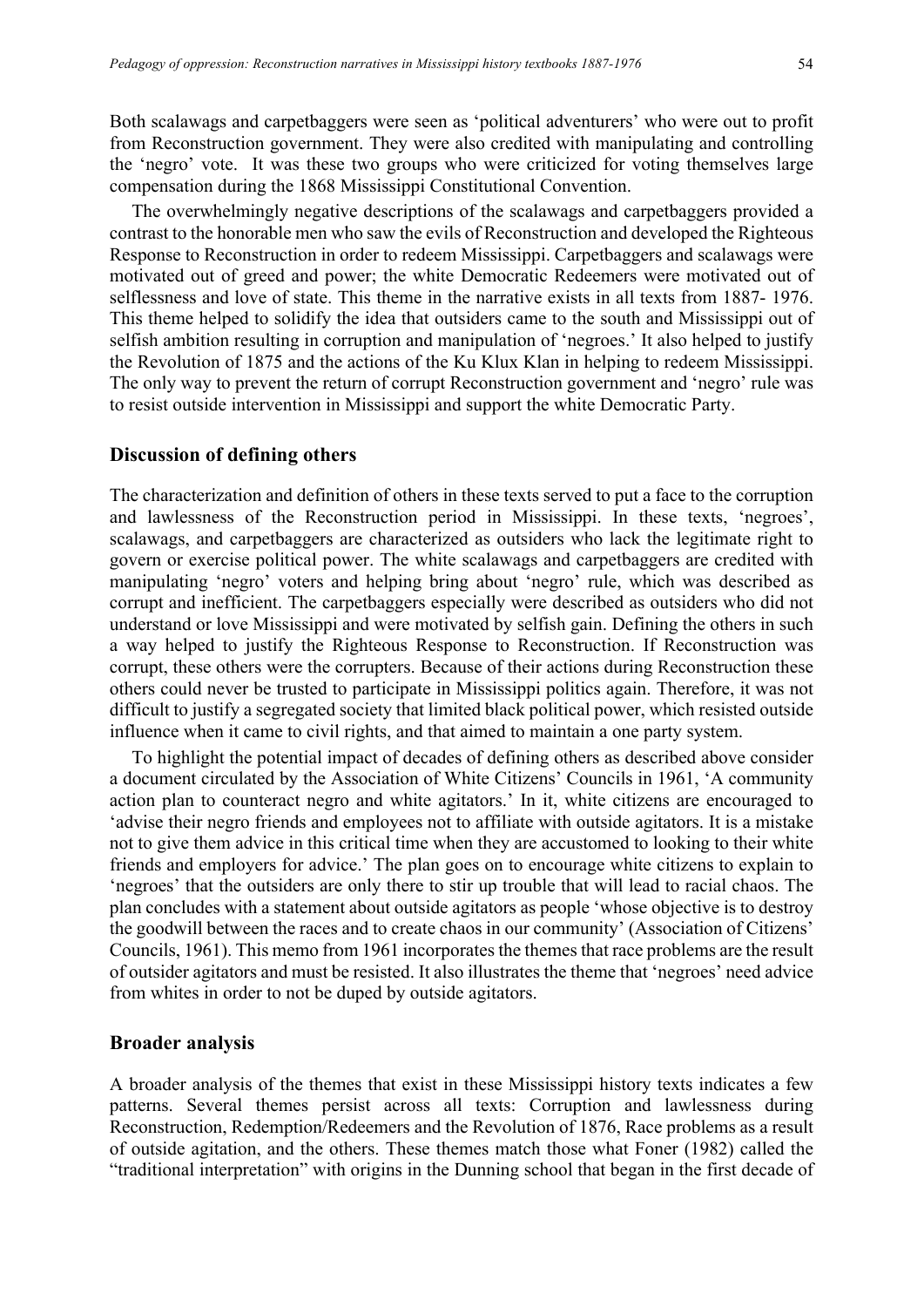tales of corruption and bad behavior" during Reconstruction (p. 75).

the Twentieth Century (Franklin, 1980). Five of the texts: Duval (1892), Lowry and McCardle (1892), Riley (1915), Syndnor and Bennett (1939), and Lowrey, Kincannon, and Lowrey (1937) were published in what Loewen (2010) identified as the Nadir of race relations which he defined as a time resulting in increased separation of races. During that time "historians emphasized

Two themes have significant variation across the texts: Legitimate purposes of KKK in Redemption and Good Negroes. The theme Legitimate purposes of KKK in Redemption is present in five of the texts: Riley (1915) and the Riley reprint (1976), Lowrey, Kincannon, and Lowrey (1937), Sydnor (1939), Guyton (1952) and Bettersworth (1964). The Riley; Lorey, Kincannon and Lowrey; and Sydnor texts coincide in time with the Second Ku Klux Klan which was founded in 1915 was active in the United States. It might be expected because during the 1920s the Second Ku Klux Klan had between one million and five million members nationwide and was the largest and most powerful KKK in the history of the United States (MacLean, 1994). The Guyton and Bettersworth texts were written during the modern civil rights period when Southern states including Mississippi began a process of resistance to efforts to desegregate society. In the South, including Mississippi, the Klan was an instrumental organization in this resistance. As such it would be expected that textbook writers would desire to focus on the legitimate purposes of the KKK in resisting the exercise of black political power through voting or a desegregated society.

Interestingly, the second significant variance across texts is the theme good negroes. Though present in most of the early texts it is notably absent from the Lowrey, Kincannon, and Lowrey (1937), Guyton (1952), and Bettersworth (1964). Perhaps the idea of a good negro who knows his place was easy to imagine prior to World War II, but after World War II and the emergence of the modern civil rights movement it was impossible to imagine. The visible efforts of blacks on their own behalf at the state and national levels indicated that they were no longer content cooperating to maintain the status quo and were demanding political and social equality. Regardless, the theme is not present in the two texts from the modern civil rights era.

History is not written in a vacuum. Writers rely on the ideas of others. Of interest is that all of the texts contain elements of the Dunning school's "traditional interpretation" of Reconstruction (Foner, 1982) even though by 1940, historians, including Beale (1940) were reconsidering this interpretation. Beale called for "further studies and changed points of view necessary to a full understanding of Reconstruction" (p. 810). Beyond calling for a reinterpretation, he identified several young historians who were capable of leading this reinterpretation of Reconstruction history. Among those listed was C. Vann Woodward. It was Woodward who described the historians living twenty to thirty years after Reconstruction as "propagandists" reviving "the legend of Reconstruction" resulting in a "new generation of Southerners… forcibly impressed with the sectional trauma as if they had lived through it themselves" (p. 85-86). He concluded that "it was inevitable that race relations should deteriorated rapidly under such pressure" (p. 86). One can easily lump the writers of the six texts published after 1900 and analyzed in this study as propagandists. Woodward and others would reinterpret the history of Reconstruction and that version would become the national norm, but not in the Deep South and not in Mississippi. This is evident in the fact that the historiography of the Dunning School persists in these texts long after 1940 when Beale called for a reinterpretation. This is also evident from Davis's (2010) conclusion that until 1980 there was not a Mississippi history text that did not include what Foner (1982) called the "traditional interpretation."

One may ask what happened in 1981 that led to the use of the Sansing text that broke from this "traditional interpretation?" A few things were happening. Mississippi schools finally desegregated in 1970. But the Bettersworth text was still used for the next decade. Loewen and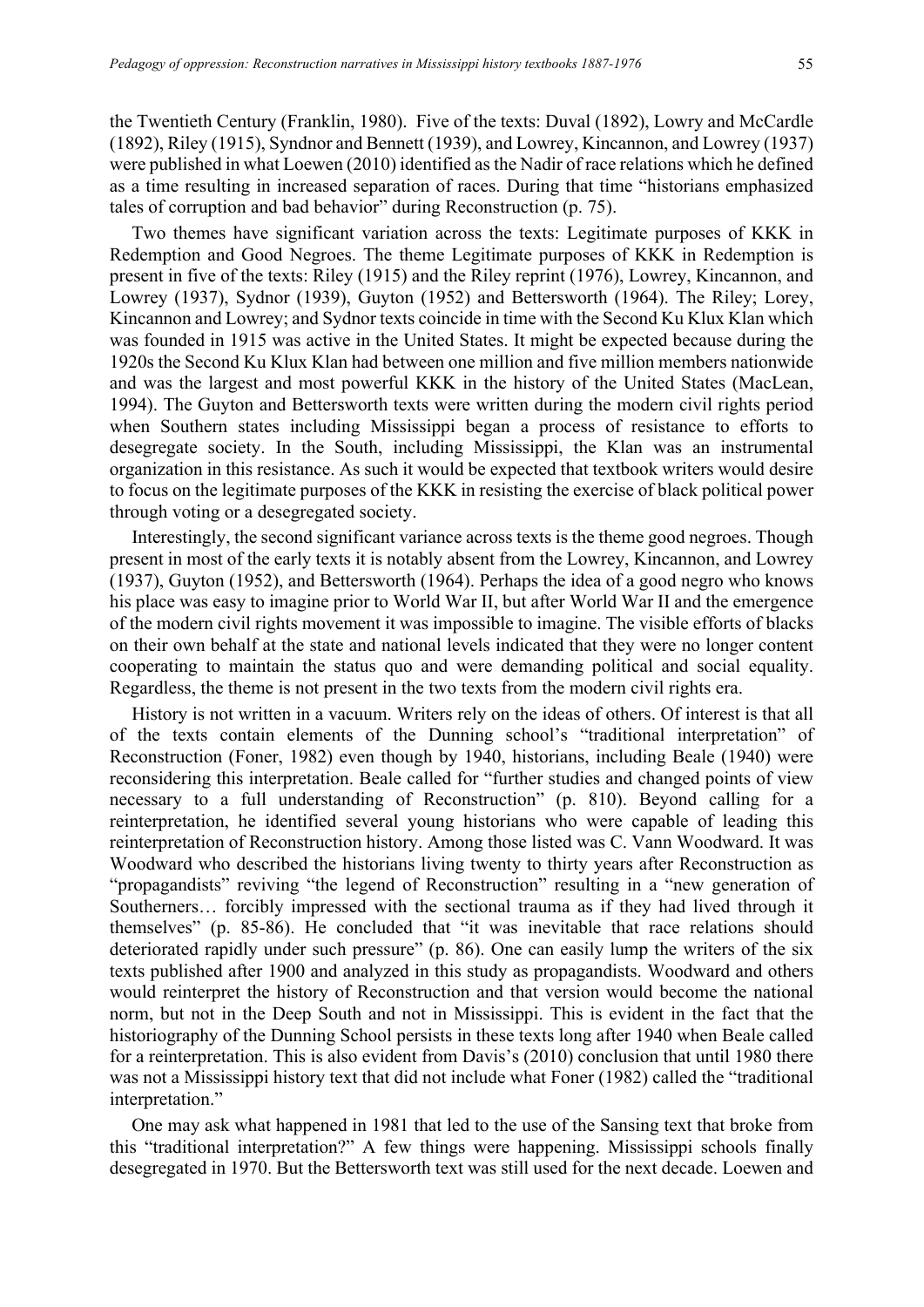Sallis published the first text that broke with the narrative described in this paper in 1974, but it was not until 1980 that it was allowed to be used in Mississippi schools (Davis, 2010). This event opened the way for a non-Bettersworth text. In 1980 reform minded William Winter was elected governor and began the process of reforming education in Mississippi. He also focused on racial reconciliation and continues to do so to the present day. It was during this time that Sansing (1981) published his text. Since 1981, a text written or co-written by Sansing has been the primary text used in Mississippi history classes.

## **Conclusion**

The Reconstruction narratives in these Mississippi history textbooks were read by generations of school children from 1887 to 1976. As textbooks they represented official knowledge (Issit, 2004) and helped shape the knowledge and opinions held by many Mississippians. In the time period analyzed from 1887 to 1976 there were no positive alternatives to these Reconstruction narratives in any Mississippi history text available. It was not until the publication of Loewen and Sallis published their text in 1974 and it was accepted for use in Mississippi schools in 1980 that an honest interpretation of Reconstruction was available (Davis, 2010). The Reconstruction narratives in these texts created a myth of corrupt Reconstruction that was run by others who are characterized as evil, dishonest, ignorant, and greedy. Because Reconstruction was horrendous, it required a Righteous Response. In contrast to the dishonorable men who ran the Reconstruction government, the men who conducted the Revolution of 1875 and redeemed Mississippi were characterized as honorable. In redeeming Mississippi, they saved Mississippi from the others and helped create a Mississippi for the Mississippians.

Interestingly in these narratives, Mississippi society, which had oppressed others and practiced chattel slavery, used its textbooks to create the myth that Reconstruction was oppressive to the native white Mississippian. By doing this, Mississippi missed the opportunity to be freed from the oppression of a society dominated by racial suppression. As Paulo Freire (1998) wrote, '… the former oppressors do not feel liberated. On the contrary, they genuinely consider themselves to be oppressed. Conditioned by the experience of oppressing others, any situation other than their former seems to them like oppression' (p. 56-57). In order to reverse this perceived oppression, the dominant class created these myths about Reconstruction, which were passed on in textbooks. In doing so, they used the educational system to reestablish oppression of the recently liberated slaves. In effect they created a pedagogy of oppression.

The Reconstruction narratives in these textbooks describe a Reconstruction that was so bad and the others as so different that it was necessary to do everything possible to prevent a return to it. It was paramount that the social order that arose from the Righteous Response to Reconstruction be maintained. The social order was one segregated by race. One in which blacks exercised limited political and social power and one in which outsiders were not trusted, because they did not understand the unique nature of Mississippi and would only bring about problems between the races.

Both the Righteous Response to Reconstruction theme and the others theme helped to support the maintenance of the existing social order from post Reconstruction through the 1960s and 1970s. It also provided, or reinforced, intellectual arguments used to resist desegregation during the Civil Rights Era. The language employed by the Association of Citizens' Councils, Mississippi politicians, and others who resisted desegregation employed these themes. They saw themselves as a righteous resistance to decadent outsiders who would overthrow the orderly and godly culture in the South. This is seen in their "advice to negroes not to affiliate with outside agitators" (Association of Citizens' Councils, 1961) and comments that, "If Mississippi finds herself standing alone in carrying on this fight, at least she will stand proud and tall, with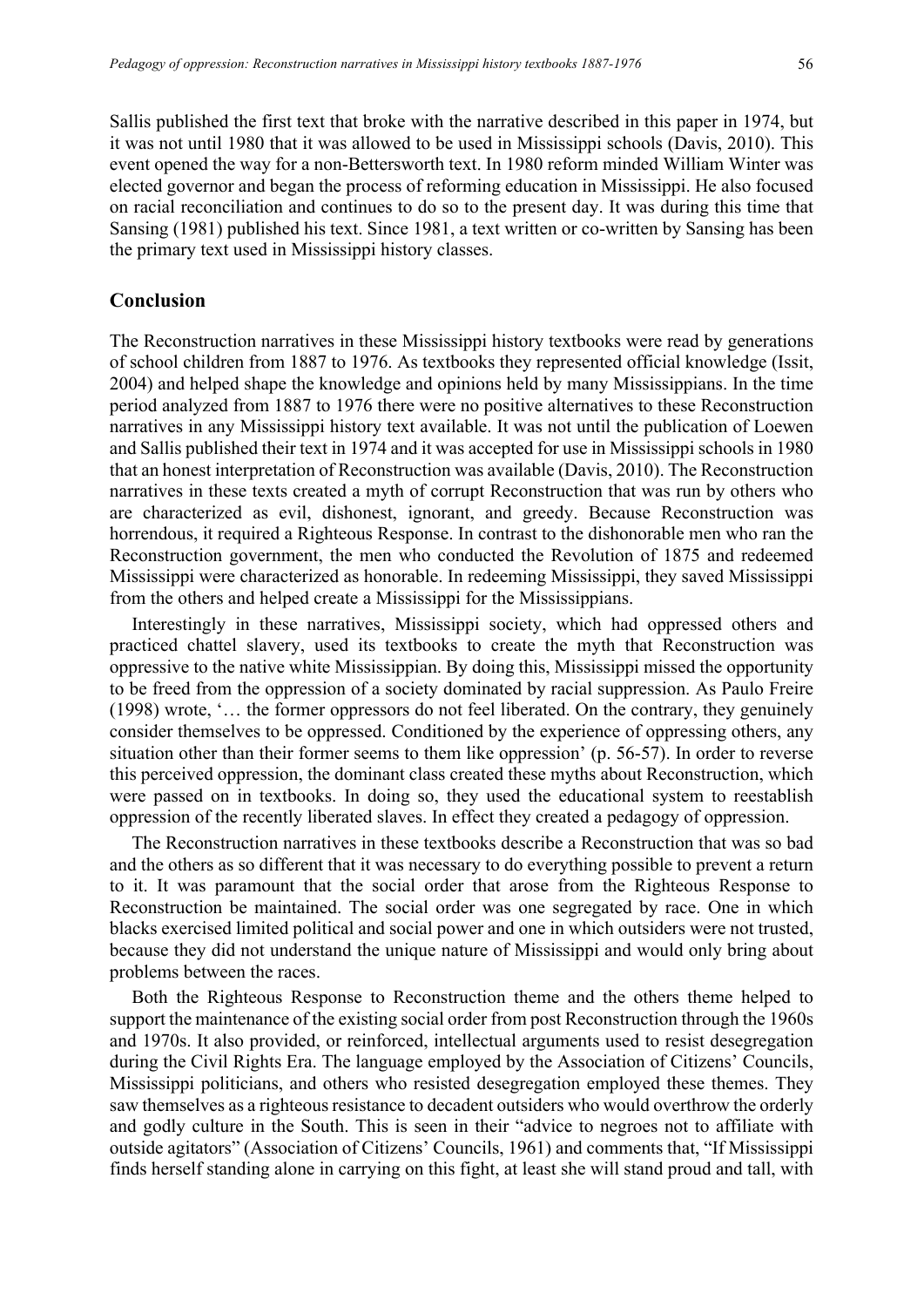a clear conscience and self-respect intact"(Ethridge, 1960). The good negro was even trotted out by Charles M. Hills in a newspaper editorial to illustrate how happy black Mississippians were in a segregated society, "Angered at the Communist inspired efforts of outside of the state agitators to disrupt the peaceful relationships between the races, he has been utilizing his long experiences in espionage and intelligence… and his far flung contacts… to wage relentless war upon these disruptive and subversive agitators" (Hills, 1961). Much as the Righteous Response to Reconstruction was characterized as a war, so was the effort to resist desegregation.

The analysis and description of the dominant Reconstruction narratives in these textbooks helps us to see the history and development of the Reconstruction myth. It persisted for nearly 100 years in Mississippi history textbooks. It was not until the early 1980s that the narrative was broken. So why was it important to analyze these Reconstruction narratives? One reason is that it illustrates how textbooks were used as instruments of oppression or as a weapon (Loewen, 2010, p. 12) to maintain and justify segregation for many years. It established the record of using Reconstruction narratives in textbooks as a means of social control. The second reason is that it helps us understand the persistence of Lost Cause myths. Finally, it can help us identify latent themes from the Lost Cause myth and Reconstruction narratives that still exist in textbooks. One final benefit of this type of study was best described by Loewen (2010) when he wrote,

There is a reciprocal relationship between justice in the present and honesty about the past. When the United States has achieved justice in the present regarding some past act, the Americans face it and talk about it more openly, because we have made it right. It has become a success story. Conversely, when we find a topic our textbooks hide or distort, probably that signifies a continuing injustice in the present. Telling the truth about the past can help us make it right from here on. (p. 15)

We can't go back and fix the injustices of segregation and racial injustice, but we can identify it for what it was, realize and acknowledge that it was propagated in our public education systems in Mississippi and other parts of the South, and use that knowledge to squarely confront the demons in our collective past and move forward to a more just future. I hope that my students and others in education, many of whom are woefully ignorant of the evils of segregation, will learn from this study how societies can use 'institutional forces' like textbooks to create and sustain false narratives that serve the purpose to maintain unjust and unfair social structures.

## **References**

- Association of White Citizens' Councils. (1961). *Community plan to counteract negro or white agitators.* Greenwood, MS. Mississippi Department of Archives and History Sovereignty Commission Online Collection.
- Beale, H.K. (1940). On rewriting reconstruction history. *The American Historical Review, 45*(4), 807-827.
- Berg, B.L. (2007). *Qualitative research methods for the social sciences* (6th ed.). Boston: Pearson.
- Binford, P.E. (2014). *On the 'up and up': The Establishment of the Mississippi State Textbook Rating and Purchasing Board*. Organization of Educational Historians, Chicago, IL.
- Boyer, P., Clark, Jr., C., Halttunen, K., Kett, J., Salisbury, N., Sitkoff, H., Woloch, N. (2011). *The enduring vision: A history of the American people (Volume II: Since 1865)*. International Edition. Boston, MA: Wadsworth Cengage Learning.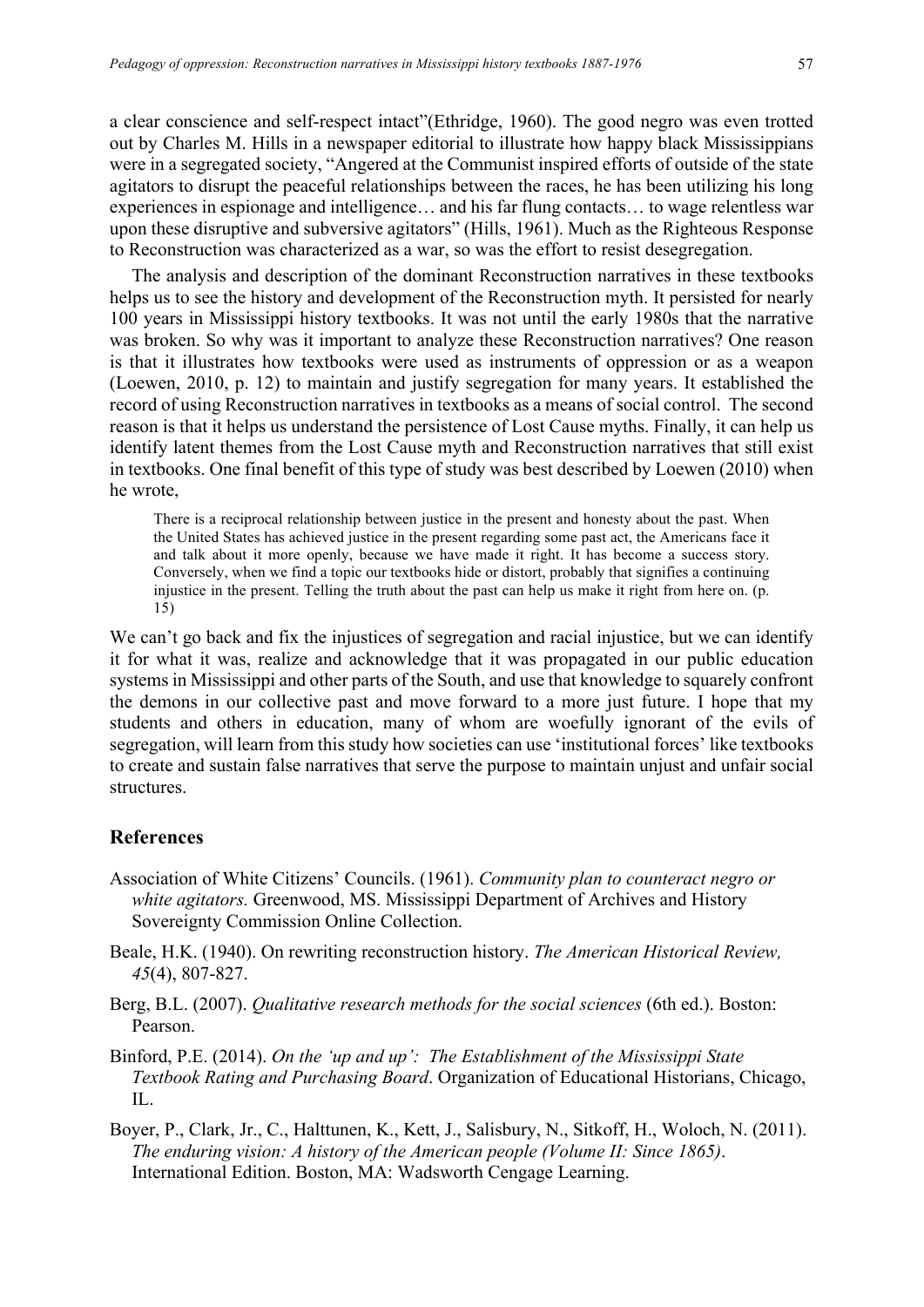- Carter III, H. (1961, November 12). Citadel of the Citizens Council. *The New York Times Magazine*. Mississippi Department of Archives and History Sovereignty Commission Online Collection. SRC ID# 1-68-0-7-1-1-1.
- Bettersworth, J.K. (1964). *Mississippi yesterday and today*. Austin, TX: The Steck Company.
- Davis, R.M. (2010). The Three R's-- Reading, 'Riting, and Race: The evolution of race in Mississippi history textbooks, 1900-1995. *The Journal of Mississippi History*, 1-45.
- Duval, M.V. (1887). *History of Mississippi and civil government.* Louisville, KY: Courier Journal Job Printing Company*.*
- Duval, M.V. (1892). *History of Mississippi and civil government.* Louisville, KY: Courier Journal Job Printing Company*.*
- Ethridge, T. (Editorial). (1960, December 16). Mississippi notebook. *The Clarion-Ledger*. Jackson, MS. Mississippi Department of Archives and History Sovereignty Commission Online Collection. SCR ID# 10-99-0-18-1-1-1.
- Foner, E. (1982). Reconstruction revisited. *Reviews in American History, 10*(4), 82-100.
- Freire, P. (1998). The pedagogy of the oppressed: Chapter 1: The fear of freedom. In A.M.A. Freire & D. Macedo (Eds.), *The Paulo Freire Reader* (pp. 45-79). New York: Continuum.
- Franklin, J.H. (1980). Mirror for Americans: A century of reconstruction history. *American Historical Review, 85*(1), 1-14.
- Guyton, P.V. (1952). *Our Mississippi.* Austin, TX: The Steck Company.
- Hills, C.M. (1961, September 19). Affairs of state. *Clarion Ledger*. Mississippi Department of Archives and History Sovereignty Commission Online Collection SCR ID# 10-99-0-18-1- 1-1.
- Issitt, J. (2004). Reflections on the study of textbooks. *History of Education, 33*(6), 683-696.
- Korostelina, K. (2011). Shaping unpredictable past: National identity and history education in Ukraine. *National Identities, 13*(1), 1-16.
- Lee, D. B. (2010). Portrayals of non-North Koreans in North Korean textbooks and the formation of national identity. *Asian Studies Review, 34*, 349-369.
- Loewen, J.W. (2010). *Teaching what really happened: How to avoid the tyranny of textbooks and get students excited about doing history.* New York: Teachers College Press.
- Lowry, R. & McCardle, W.H. (1892). *A History of Mississippi.* New York: University Publishing Company.
- Lowrey, B.G., Kincannon, A.A. & Lowrey, R.G. (1937). *Mississippi: A historical reader*. Nashville, TN: Marshall & Bruce Company.
- Mead, M. (1967). *Male and female.* New York: Quill.
- Orona, C.J. (2002). Temporality and identity loss due to Alzheimer's Disease. In A. M. Huberman & M.B. Miles (Eds.), *The Qualitative researcher's companion* (pp. 367- 391).Thousand Oaks, CA: Sage Publications, Inc.
- Patterson, R.B. (1962, June 21). Letter to members of the Association of Citizens' Councils. Mississippi Department of Archives and History Sovereignty Commission Online Collection. SCR ID# 9-11-1-101-1-1-1.
- Riley, F.L. (1915). *School history of Mississippi*. Richmond, VA: B.F. Johnson Publishing Company.